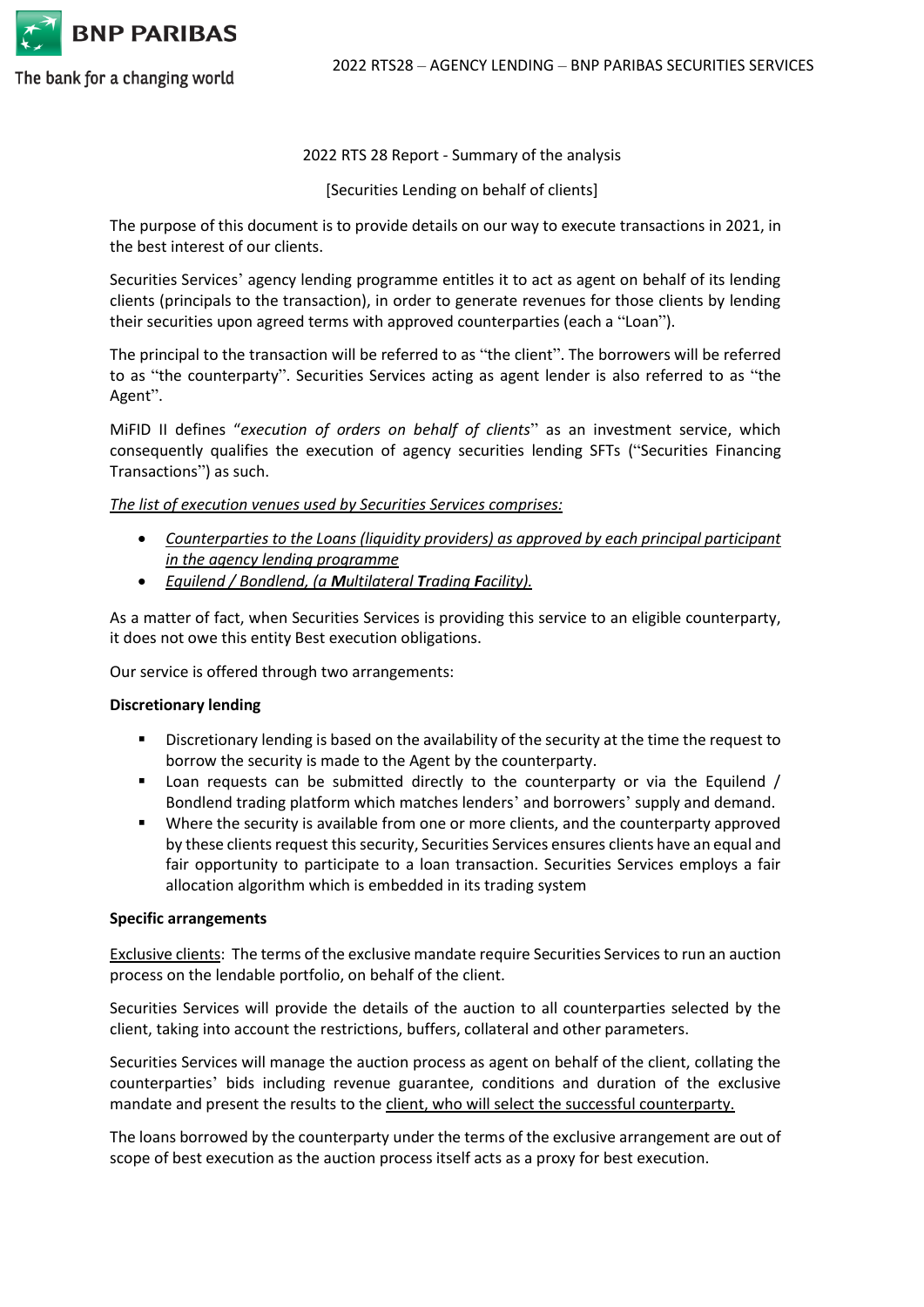

The bank for a changing world

# **ANALYSIS REPORT**

# **A. Explanation of the relative importance the firm gave to the execution factors of prices, costs, speed, likelihood of execution, reliability of the counterparty and nature**

## **1. Implied reliability of the counterparty**

Securities Services traders have knowledge of counterparties who will keep the position on loan for longer periods as this is also directly linked to revenue generation, or towards counterparties who can maintain stable balances throughout the year.

We have a high vigilance on our choice of counterparties, and follow solid procedures to enter into a relationship with counterparty involving Credit Risk, Compliance and Legal departments.

## **2. Likelihood of execution & settlement**

Counterparties who frequently fail to settle new loans, or to return recalled securities in a timely manner are less likely to be selected for the loan. Hence, we have a close monitoring of each counterparties fail rate including a range of indicators, overseen by monthly governance.

## **3. General Prices**

Before responding with a price, Securities Services will check the relevance of its price with a benchmark of the overall market price. The use of benchmark tools such as Datalend and IHS Markit is combined with Securities Services' own data program.

However, transaction price being impacted by various factors (collateral quality, client election of cash or stocks etc.), it necessarily deviates slightly from the benchmark.

## **4. Cost**

No additional execution cost is applied to the price proposed by Securities Services to the client.

## **5. Speed of execution**

Securities Services does not respond to Requests For Quotes (« RFQs ») on clients subject to Best Execution. Transactions are executed on Securities Services' initiative. The trading decision and the booking are simultaneous.

## **6. Nature**

Nature of orders is not relevant for SFTs, as indicated in our Best Execution policy.

# **B. Description of any close links, conflicts of interests, and common ownerships with respect to any execution venues used to execute orders**

There are no changes in the conflicts of interest already identified in our Best Execution policy (please refer to Securities Services Best Execution policy Annex dedicated to Agency Lending). We remain in line with our Group overall Conflict of Interest policy.